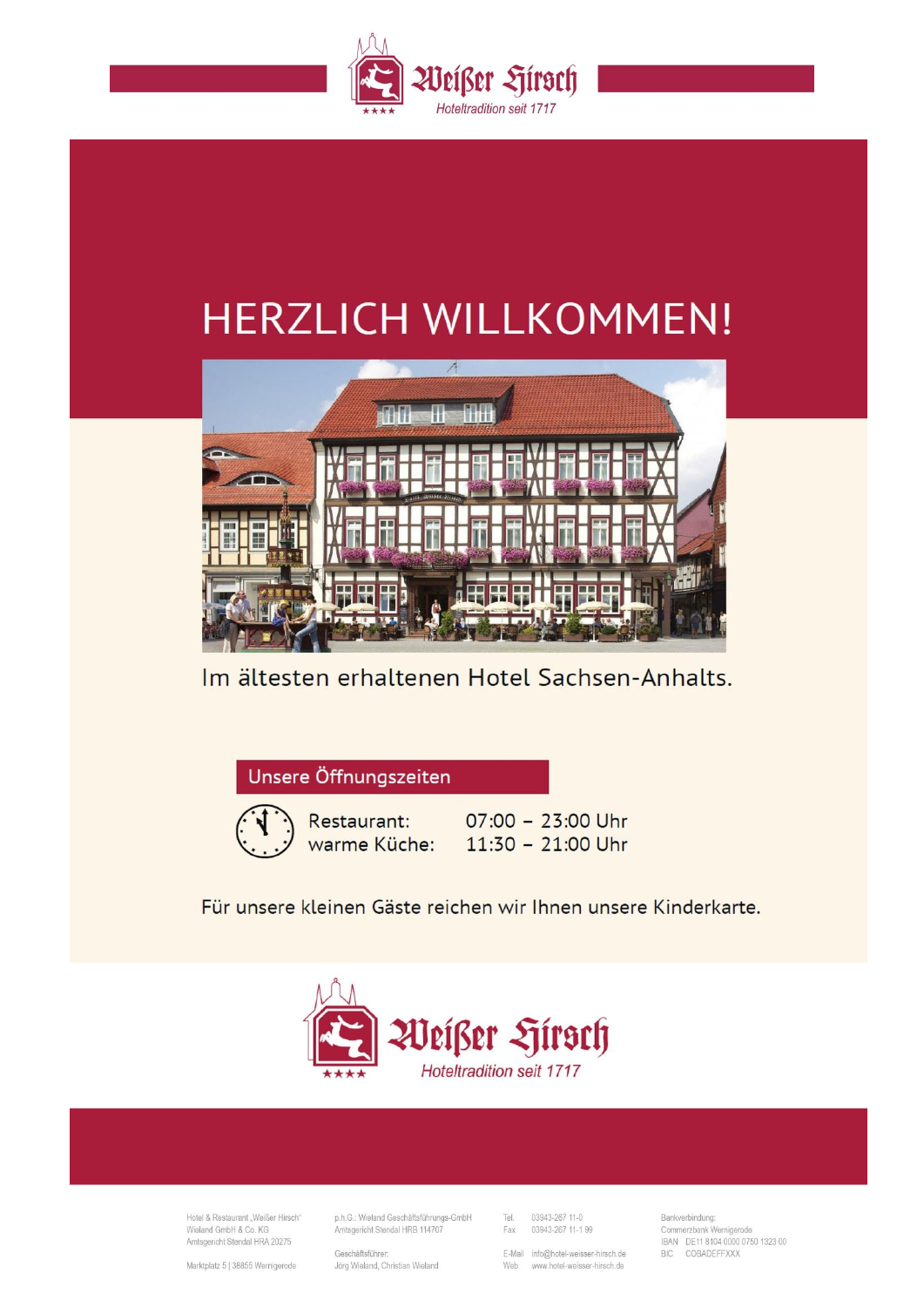

# **Empfehlungen im Restaurant "Vis- à- vis"**



**Süßkartoffel- Limetten- Suppe mit Roter Bete und knusprigen Kichererbsen** sweet potato- lime soup with beet and crispy chickpeas



8,50 €

**Geflügel- Bouillon mit Bärlauch- Flädle und Gemüse** poultry broth with wild garlic pancakes and vegetables

8,50 €

**Lauch- Granny Smith- Suppe mit grünem Pfeffer und gebratener Gamba** leek Granny Smith soup with green pepper and fried shrimp

9,50 €

**Hausgemachte Spargel- Panna cotta mit Apfel- Basilikum- Sorbet, Serranoschinken und marinierte Rucola** homemage asparagus- panna cotta

with apple- basil- sorbet, serrano ham and marinated aragula

12,00 €

**Rinder- Carpaccio mit Mousse von der Strauchtomate Wildkräutersalat, Tomatenvinaigrette und Parmesanchip** beef carpaccio with vine tomato mousse wild herb salad, tomato vinaigrette and parmesan chip

15,00 €

Hotel & Restaurant . Weißer Hirsch" Wieland GmbH & Co. KG Amtsgericht Stendal HRA 20275

p.h.G.: Wieland Geschäftsführungs-GmbH Amtsgericht Stendal HRB 114707

Tel. 03943-267 11-0 Fax 03943-267 11-1 99

E-Mail info@hotel-weisser-hirsch.de Web www.hotel-weisser-hirsch.de

Bankverbindung: Commerzbank Wernigerode IBAN DE11 8104 0000 0750 1323 00 BIC CORADEFEXXX

Marktplatz 5 | 38855 Wernigerode

Geschäftsführer: Jörg Wieland, Christian Wieland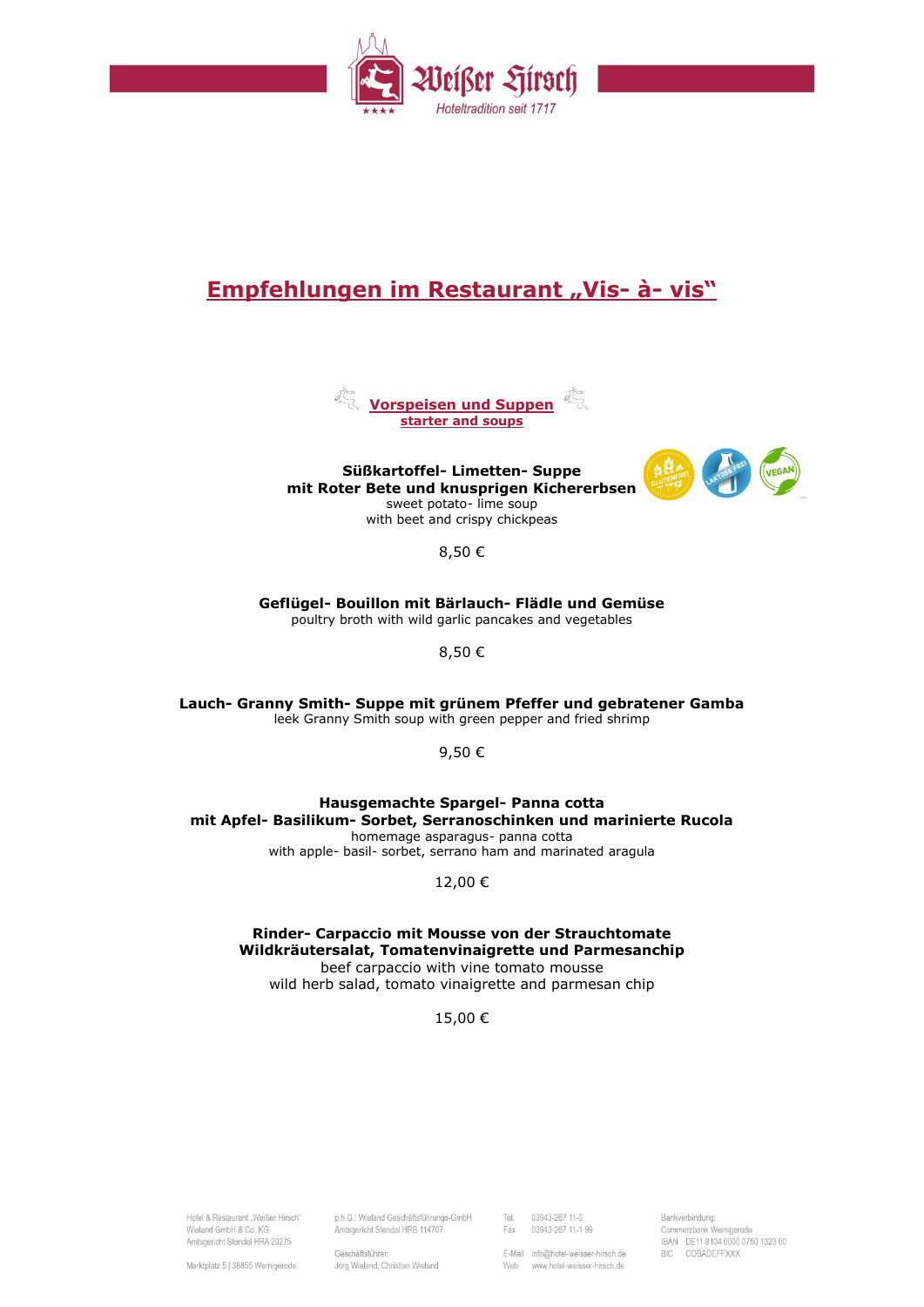



**Gemüse- Gewürz- Couscous mit Kirschtomaten und gebratenem Zitronen- Tofu, marinierter Salat** vegan vegetable spice couscous with cherry tomatoes and fried lemon tofu, marinated salad



19,50 €

#### **Spaghetti mit Fenchel, Tomate und Räucherlachs Grana Padano und Rauke**

Spaghetti with fennel, tomato and smoked salmon, Grana Padano and arugula

20,00 €

**Gebratener Spargel mit Kirschtomaten, Zitrone und mariniertem Salat, aromatischer Risotto mit Fenchel, Mango und Walnüssen** fried asparagus with cherry tomatoes, lemon and marinated salad

with aromatic risotto with fennel, mango and walnuts

21,00 €

**Frühlings- Reis- Salat mit Aprikosenvinaigrette, Gurke, Tomate und Wildkräutern gebratenes Hähnchenbrustfilet und Weizengebäck**

spring rice salad with apricot vinaigrette, cucumber, tomato and wild herbs fried chicken breast fillet and wheat pastry

## 21,00 €

**Kaninchenkeule mit Weißwein- Senf- Sauce und Kerbel Ofen- Lauch und Gemüsereis**

leg of rabbit with white wine-mustard sauce, chervil oven leek and vegetable rice

21,00 €

**Gebratener Kabeljau auf Sellerie- Schalotten- Creme mit Dillöl Blattspinat und Nuss- Minikartoffeln** fried cod on celery- shallot cream with dill oil

leaf spinach and nut-mini potatoes

# 23,00 €

**Gebratene Hirschkeule an Radicchio- Risotto mit Preiselbeersauce und Nuss- Brokkoli** roasted leg of venison on radicchio risotto with cranberry sauce and nut- broccoli



26,00 €

Hotel & Restaurant . Weißer Hirsch" Wieland GmbH & Co. KG Amtsgericht Stendal HRA 20275

Amtsgericht Stendal HRB 114707 Geschäftsführer: Jörg Wieland, Christian Wieland

p.h.G.: Wieland Geschäftsführungs-GmbH

03943-267 11-0 Tel. Fax 03943-267 11-1 99

E-Mail info@hotel-weisser-hirsch.de Web www.hotel-weisser-hirsch.de

Bankverbindung: Commerzbank Wernigerode IBAN DE11 8104 0000 0750 1323 00 BIC CORADEFEXXX

Marktplatz 5 | 38855 Wernigerode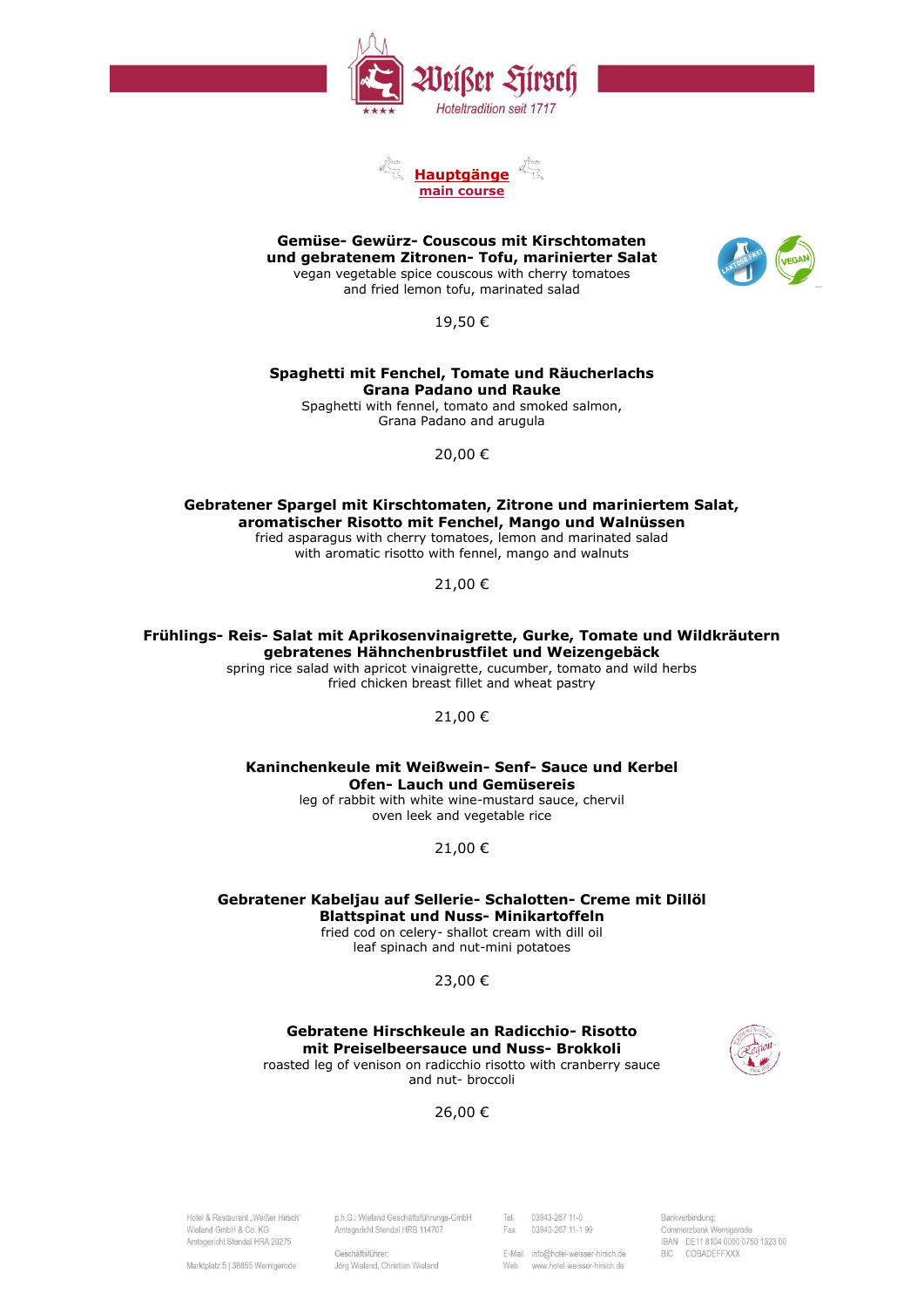

## **"Spargel aus der Region mit gebratenem Schnitzel vom Schweinerücken" Sauce hollandaise oder Semmelbutter und neuen Kartoffeln**

regional asparagus with fried pork escalope sauce hollandaise or bread butter and new potatoes

29,50 €

### **Zarte Lammhüfte, rosa gegart und in Rosmarinöl gebräunt auf Kräuter- Burgundersauce mit gerösteten Curry- Blumenkohl und gebackenem Kartoffeltörtchen**

tender lamb shank, cooked pink and browned in rosemary oil on herb burgundy sauce with roasted curried cauliflower and baked potato tartlet

28,00 €

**Gebratenes Rumpsteak mit Erdbeer-Gurken-Salsa Thymian- Honig- Karotten und Bandnudeln** roasted rump steak with strawberry-cucumber salsa thyme- honey- carrots and tagliatelle

32,00 €



**Vanille-Kokos-Panna cotta mit Erdbeermark und Pistazien hausgemachtes Erdbeersorbet und Kakao- Knusper** vegan vanilla coconut panna cotta

with strawberry sorbet and cocoa crispies

9,00 €

**Mousse au chocolate mit Physalis Schlagrahm, Luftbisquit, Minze und Orangensirup** mousse au chocolate with physalis whipped cream, airy biscuit, mint and orange sirup

9,50 €

**Geeistes von Rosmarin und Zitrone auf Beerenragout warmes Schokoladenküchlein mit Vanilleschmand** rosemary parfait and lemon sorbet on berry-ragout warm chocolate cake with vanilla sour cream

10,50 €

#### **Käse-Quartett mit Aprikosen - Chutney und Sauerteig- Walnuss- Bröseln** cheese quartet with apricot chutney

and sourdough walnut crumbs

# 13,50 €

Hotel & Restaurant . Weißer Hirsch" Wieland GmbH & Co. KG Amtsgericht Stendal HRA 20275

p.h.G.: Wieland Geschäftsführungs-GmbH Amtsgericht Stendal HRB 114707

03943-267 11-0 Tel. 03943-267 11-1 99 Fax

E-Mail info@hotel-weisser-hirsch.de

Web www.hotel-weisser-hirsch.de

Bankverbindung: Commerzbank Wernigerode IBAN DE11 8104 0000 0750 1323 00 BIC CORADEFEXXX

Marktplatz 5 | 38855 Wernigerode

Geschäftsführer Jörg Wieland, Christian Wieland